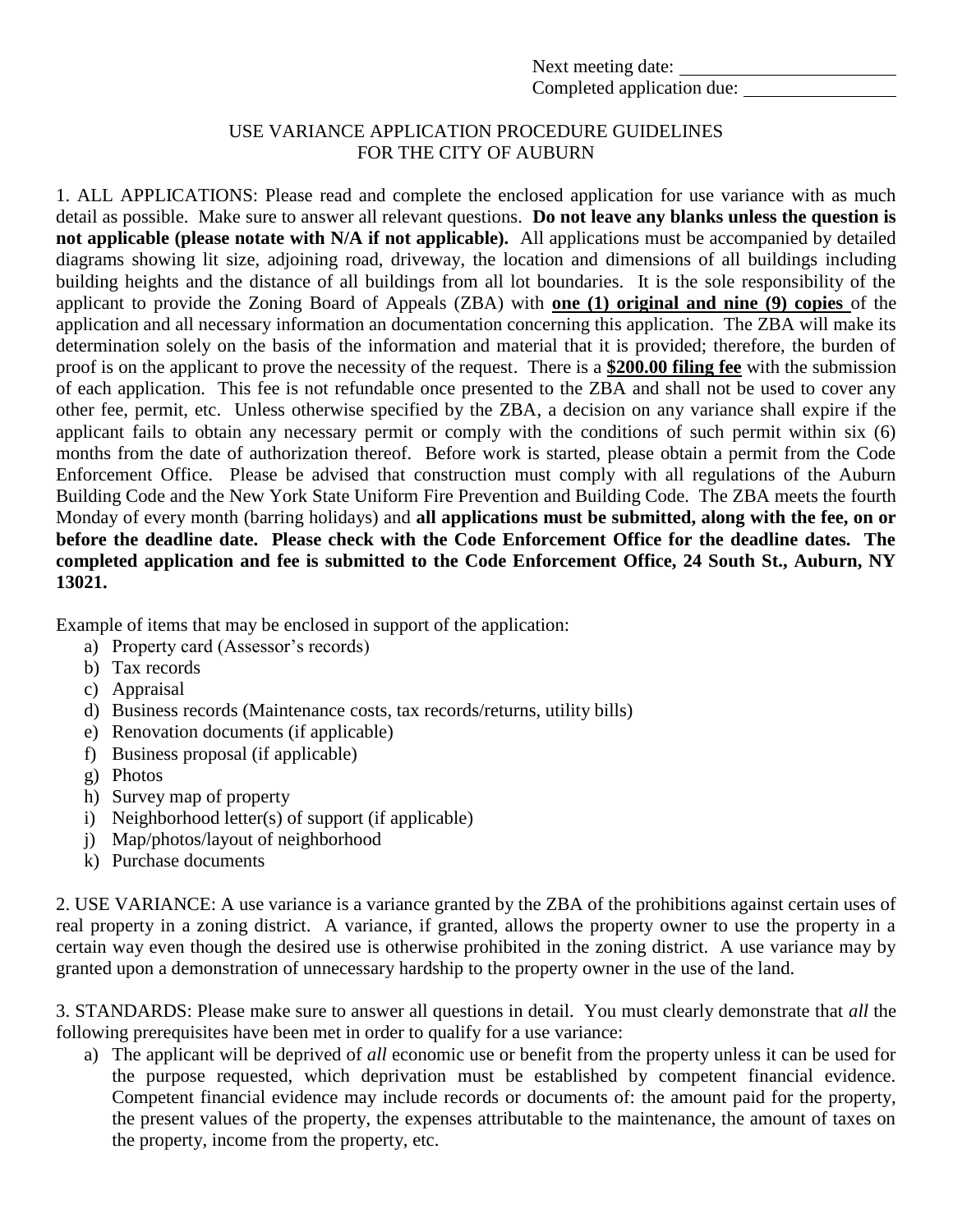- b) The hardship created is unique and does not apply to a substantial portion of the district or neighborhood. To determine whether the conditions that make an applicant's land difficult to use are unique, the ZBA may, for example, consider proximity to a major highway or industry, or physical conditions of the site itself, such as steep slopes or wetlands.
- c) The requested variance would not alter the essential character of the neighborhood. For example, the establishment of a commercial use that generated a lot of traffic or excessive noise could disrupt a residential area.
- d) The hardship is not self-created. An example of a hardship that has been created by the applicant's own actions may be where the applicant purchases residentially zoned land for a very high price, with the thought of subsequently obtaining a variance to use the land commercially. In this case, the applicant created the hardship by paying an inflated amount for the land and should not be granted a variance.
- e) The variance is the minimum necessary to grant relief from the hardship. The ZBA may grant the least relief, or smallest variance, necessary to allow the applicant a reasonable return on the property.
- f) The variance will preserve and protect the character of the neighborhood and the health, safety and welfare of the community. The neighborhood should not be disrupted by the proposed use, even if the applicant proved unnecessary hardship.

In order to qualify for a use variance the applicant must show the 'dollars and cents' proof that the property cannot yield a reasonable return if it's use is limited to only those uses permitted in that zoning district. To determine whether the property can yield a reasonable return the ZBA may consider whether the applicant would lose the practical use of the land if made to conform to the use requirements of the zoning regulations. It may be to the applicant's benefit to have an appraisal performed to support any claims.

4. SELF-CREATED HARDSHIP: The ZBA may not grant a use variance to relieve a hardship created by the applicant, such as purchase of land with actual or constructive (should have known-presumed to know the law) knowledge that the desired use is prohibited by the zoning ordinance, even if the landowner *does not have actual knowledge* of the applicable provisions of the ordinance prohibiting the desired use.

The applicant should keep in mind that a use variance, if granted, runs with the land; in other words, the variance is granted to benefit the use of the property regardless of who owns the property. The variance is not granted for the personal benefit of the property owner; rather, it will continue to benefit the property for subsequent owners of the property as well.

The City of Auburn will meet with the property owner, if desired, to help prepare/explain the application process. Should you require assistance please contact: Brian Hicks

Sr. Code Enforcement Officer 24 South St. Auburn, NY 13021 315.255.4111.

*\*\*Do not copy and submit 'Procedure Guidelines' as part of your application package\*\**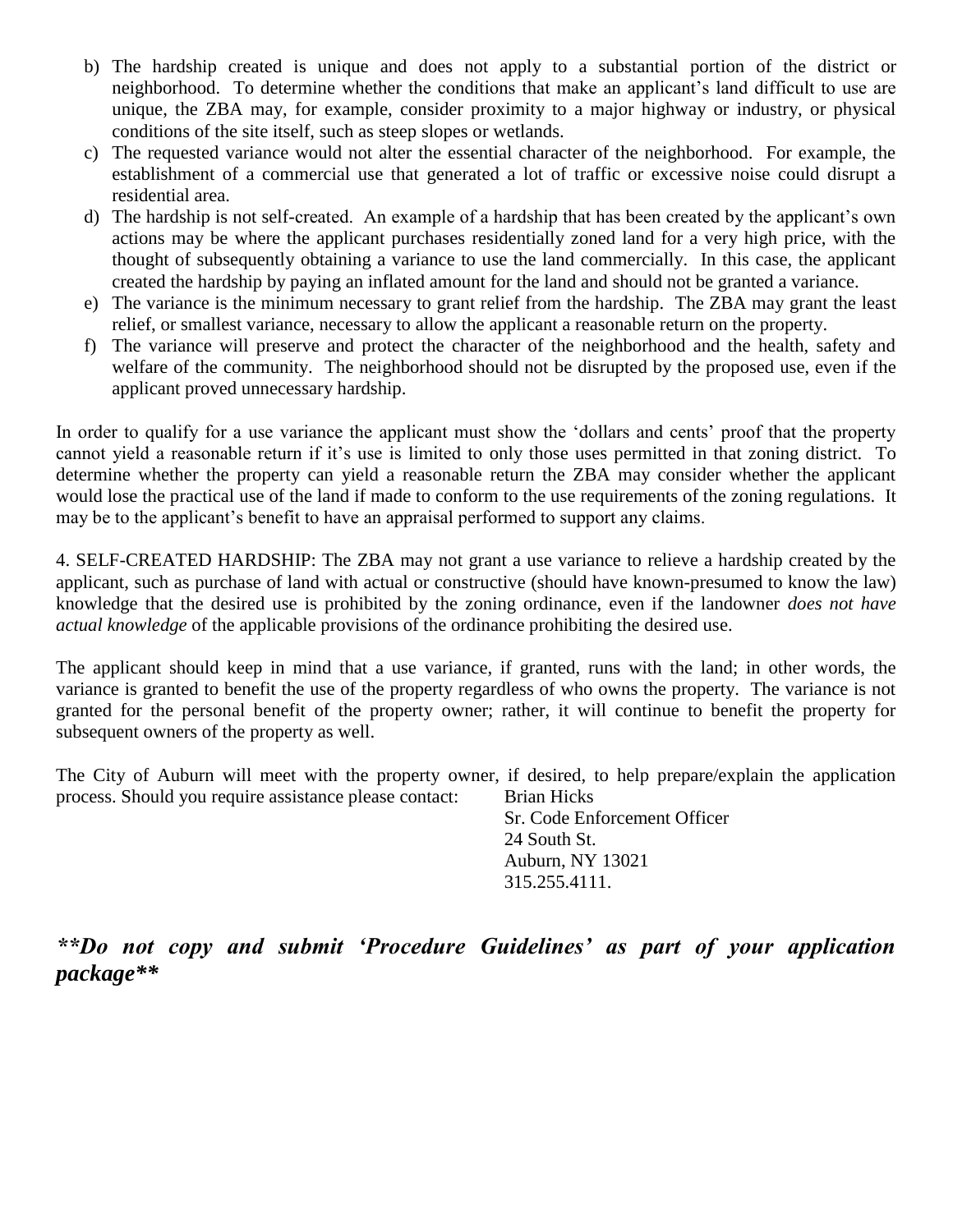### CITY OF AUBURN ZONING BOARD OF APPEALS APPLICATION FOR USE VARIANCE

| Date: $\frac{1}{\sqrt{1-\frac{1}{2}}\cdot\frac{1}{2}}$ |                                                                                                                                                                                           |
|--------------------------------------------------------|-------------------------------------------------------------------------------------------------------------------------------------------------------------------------------------------|
|                                                        | 1. Applicant(s): $\qquad \qquad$                                                                                                                                                          |
|                                                        |                                                                                                                                                                                           |
|                                                        |                                                                                                                                                                                           |
|                                                        |                                                                                                                                                                                           |
|                                                        |                                                                                                                                                                                           |
|                                                        |                                                                                                                                                                                           |
|                                                        | 6. Property Owner (if different than applicant): _______________________________                                                                                                          |
|                                                        | (If the applicant is not the property owner a notarized statement giving authorization to the applicant must be<br>obtained from the property owner and submitted with this application.) |
|                                                        |                                                                                                                                                                                           |
| 8. Current use of property:                            |                                                                                                                                                                                           |
|                                                        | $Commercial - Type \nightharpoonup$                                                                                                                                                       |
|                                                        |                                                                                                                                                                                           |
|                                                        |                                                                                                                                                                                           |
|                                                        |                                                                                                                                                                                           |
|                                                        | 9. Proposed use (Please use above descriptions): _______________________________                                                                                                          |
|                                                        | 10. If the use variance is granted, will the applicant be performing the changes? $\Box$ Yes<br><b>No</b><br>$\mathbf{I}$                                                                 |
|                                                        | 11. If not, please provide the name, address and phone number of the contractor(s):                                                                                                       |
|                                                        |                                                                                                                                                                                           |
|                                                        |                                                                                                                                                                                           |
|                                                        | 12. Please describe in detail the changes you plan to make on the premises (be specific):                                                                                                 |
|                                                        |                                                                                                                                                                                           |
|                                                        |                                                                                                                                                                                           |
|                                                        |                                                                                                                                                                                           |
|                                                        |                                                                                                                                                                                           |
|                                                        | 13. Please explain how the variance will affect the character of and the health, safety and welfare of the neighborhood:                                                                  |
|                                                        |                                                                                                                                                                                           |
|                                                        |                                                                                                                                                                                           |
|                                                        |                                                                                                                                                                                           |
|                                                        | 14. Please explain how the hardship is not self-created: ______                                                                                                                           |
|                                                        |                                                                                                                                                                                           |
|                                                        |                                                                                                                                                                                           |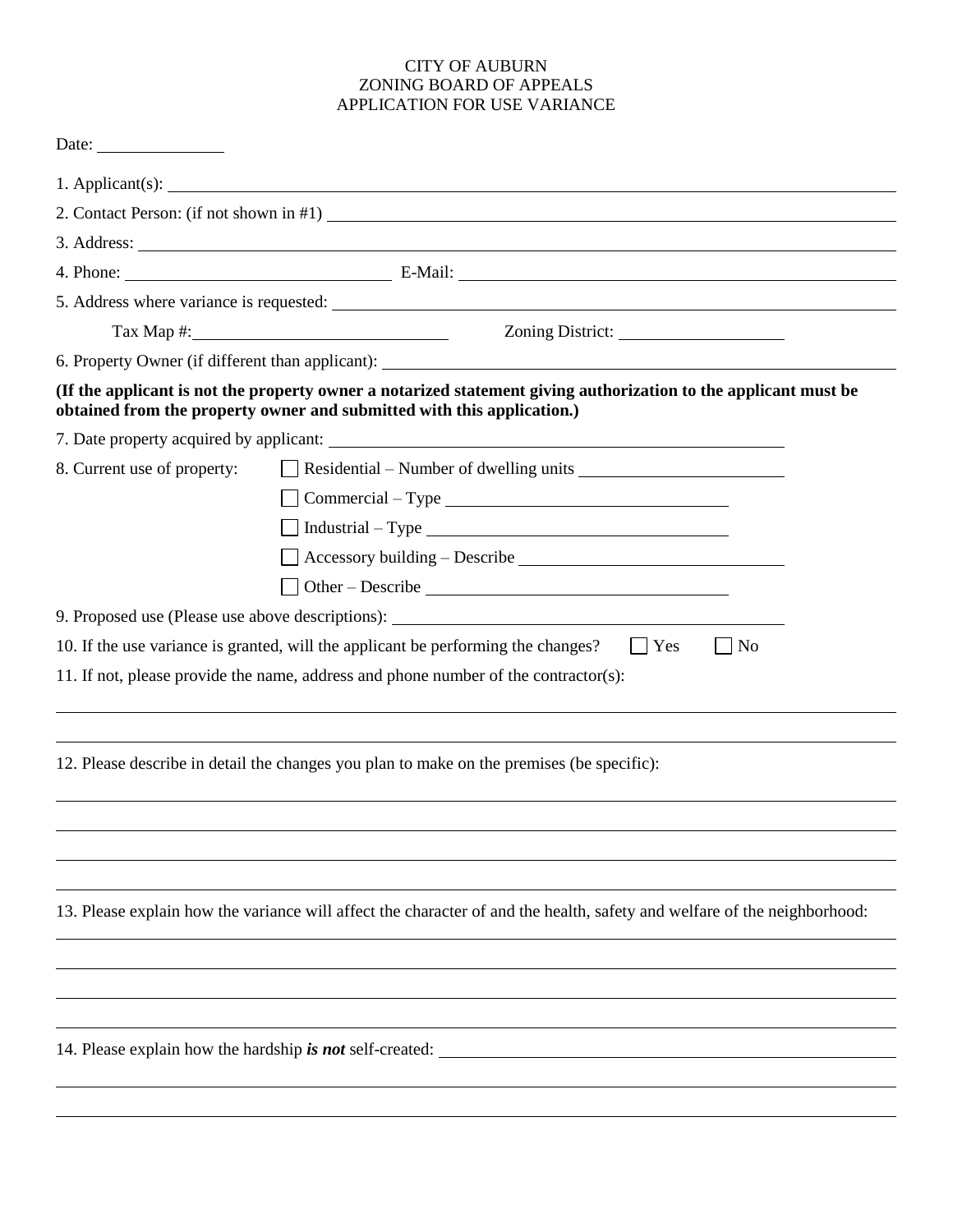15. Please explain how the hardship created is unique and does not apply to a substantial portion of the district or neighborhood:

16. Please explain why the requested variance will not alter the essential character of the neighborhood:

17. Please explain how the variance is the minimum necessary to grant relief from the hardship:

18. Please explain how you will be deprived of *all* economic use or benefit from your property unless it can be used for the purpose you request, which deprivation must be establish by competent financial evidence:

19. Please explain how the land will not yield a reasonable return by providing the following information:

- a) Amount paid for the property in question:
- b) Date of purchase of property:
- c) Present market value of property or any part thereof:
- d) Basis upon which the present market value of the property was obtained:
- e) The projected market value of the property if the use variance is/is not granted:
- f) Basis upon which the projected market value of the property was obtained:
- g) Please provide a breakdown of the expenses attributable to maintenance since acquiring the property in issue (you may wish to include receipts, if applicable):
- h) Assessment and amount of taxes on the property in issue (if applicable):
- i) Amount of mortgages and other encumbrances (if applicable):
- j) Income from the land in issue (if applicable):
- k) Any other relevant facts particular to the facts of the case:

Please use the last sheet of paper if you require any further space and clearly indicate which questions you are answering.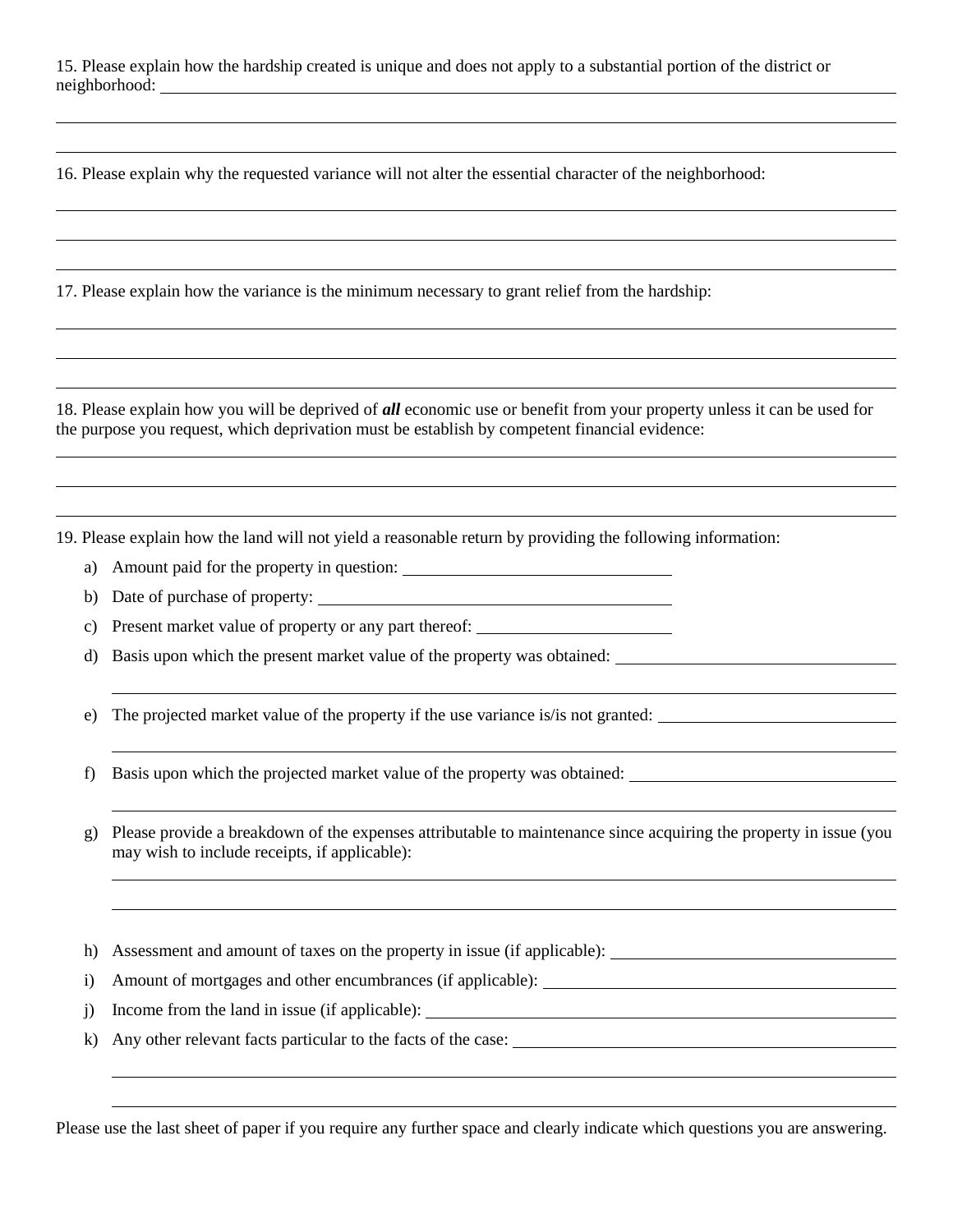Remember that it is the sole responsibility of the applicant to provide sufficient information and documentation concerning this application. Because the determination is made solely on the basis of information provided to the ZBA, it is to the applicant's benefit to include as much supporting information as possible.

#### I/WE HEREBY CONSENT TOT ALLOW MEMBERS OF THE ZONING BOARD OF APPEALS, UPON REASONABLE NOTICE TO ME/US, THE RIGHT OF ACCESS TO MY/OUR PROPERTY FOR THE PURPOSE OF VIEWING AND INSPECTING THE PROPOSED VARIANCE, WHICH IS A SUBJECT MATTER OF THE PROCEEDING HEREIN BEFORE THE ZONING BOARD OF APPEALS.

I/We certify that the information submitted with this application for a use variance is true to the best of my/our knowledge and belief.

| Printed name of applicant                   | Printed name of applicant |
|---------------------------------------------|---------------------------|
| Signature of applicant                      | Signature of applicant    |
| State of New York)<br>County of Cayuga) ss: |                           |
| Sworn to before me this day of              | $\frac{1}{20}$ .          |
| Notary Public / Commissioner of Deeds       |                           |

Please use the attached sheet of paper if you require further space clearly indicating which questions you are answering. Remember that it is the sole responsibility of the applicant to provide sufficient information and documentation concerning this application. Because the determination is made solely on the basis of information provided to the ZBA, it

is to the applicant's benefit to include as much supporting information as possible.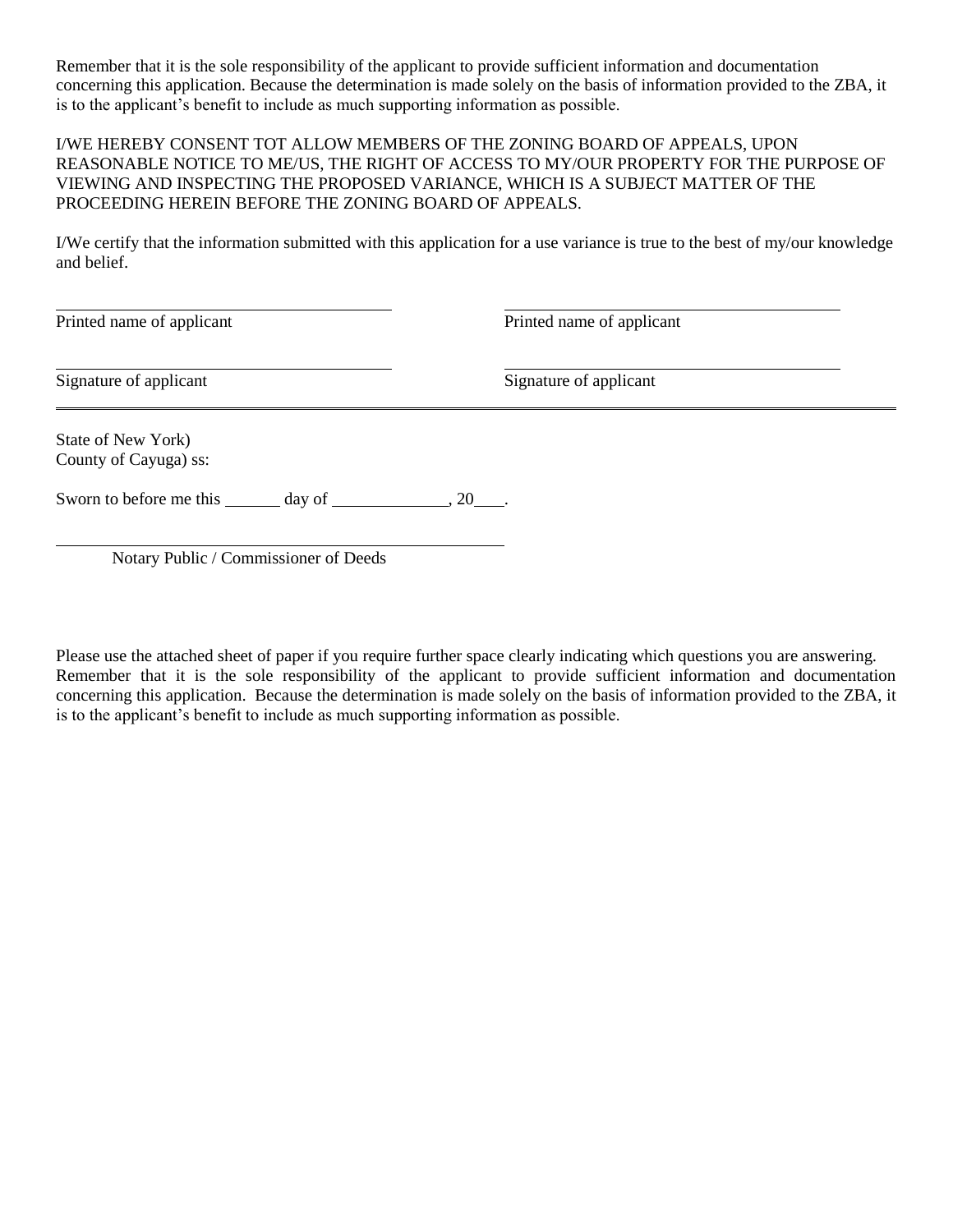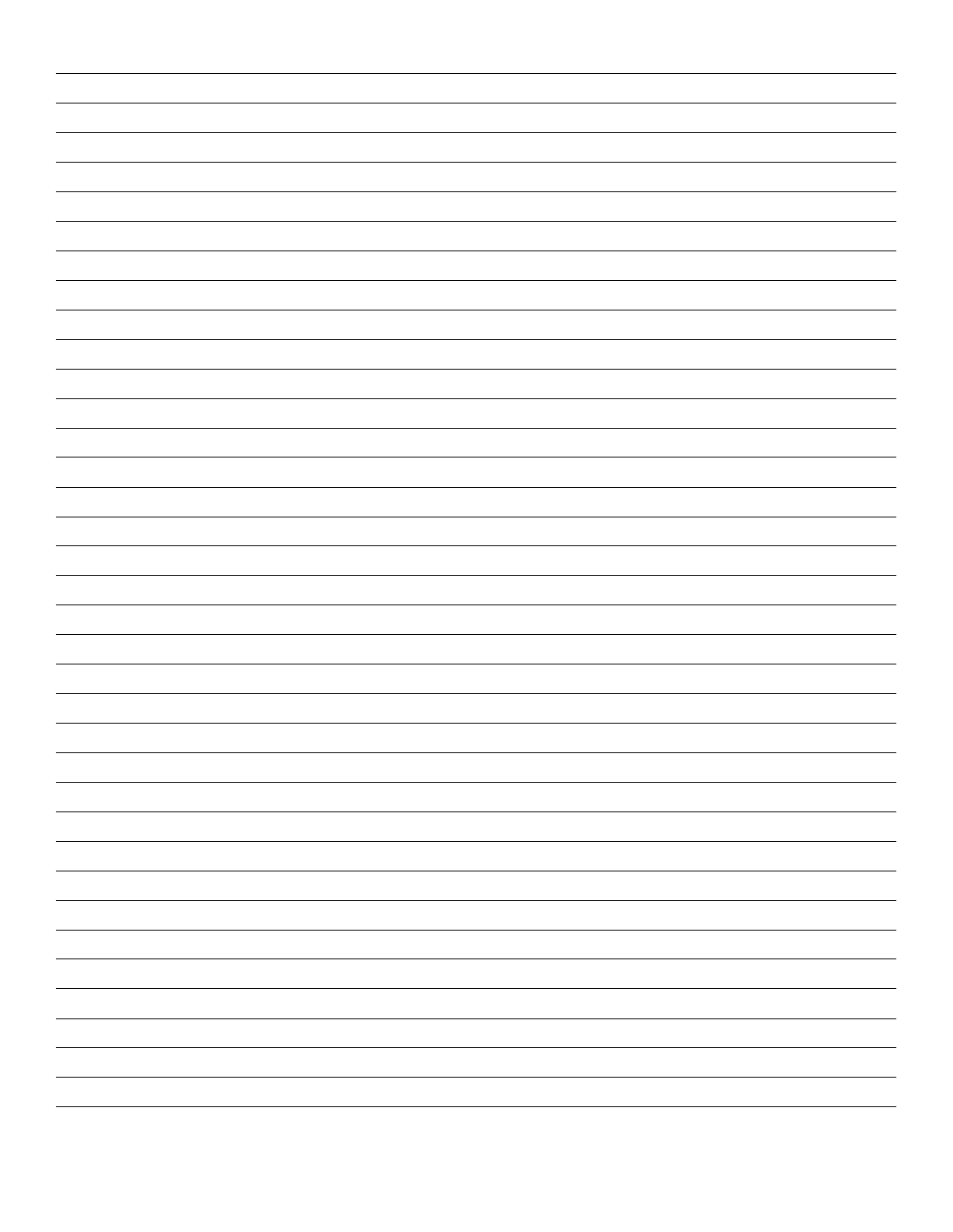# *Short Environmental Assessment Form Part 1 - Project Information*

## **Instructions for Completing**

**Part 1 - [Project Information.](http://www.dec.ny.gov/permits/90156.html) The applicant or project sponsor is responsible for the completion of Part 1.** Responses become part of the application for approval or funding, are subject to public review, and may be subject to further verification. Complete Part 1 based on information currently available. If additional research or investigation would be needed to fully respond to any item, please answer as thoroughly as possible based on current information.

Complete all items in Part 1. You may also provide any additional information which you believe will be needed by or useful to the lead agency; attach additional pages as necessary to supplement any item.

| <b>Part 1 - Project and Sponsor Information</b>                                                                                                                                                                                                                                                                                                                                                                   |                     |  |                |            |            |  |
|-------------------------------------------------------------------------------------------------------------------------------------------------------------------------------------------------------------------------------------------------------------------------------------------------------------------------------------------------------------------------------------------------------------------|---------------------|--|----------------|------------|------------|--|
| Name of Action or Project:                                                                                                                                                                                                                                                                                                                                                                                        |                     |  |                |            |            |  |
| Project Location (describe, and attach a location map):                                                                                                                                                                                                                                                                                                                                                           |                     |  |                |            |            |  |
| Brief Description of Proposed Action:                                                                                                                                                                                                                                                                                                                                                                             |                     |  |                |            |            |  |
| Name of Applicant or Sponsor:                                                                                                                                                                                                                                                                                                                                                                                     | Telephone:          |  |                |            |            |  |
|                                                                                                                                                                                                                                                                                                                                                                                                                   | E-Mail:             |  |                |            |            |  |
| Address:                                                                                                                                                                                                                                                                                                                                                                                                          |                     |  |                |            |            |  |
| City/PO:                                                                                                                                                                                                                                                                                                                                                                                                          | Zip Code:<br>State: |  |                |            |            |  |
| 1. Does the proposed action only involve the legislative adoption of a plan, local law, ordinance,<br>administrative rule, or regulation? If Yes, attach a narrative description of the intent of the proposed<br>action and the environmental resources that may be affected in the municipality and proceed to Part 2.<br>If no, continue to question 2.                                                        |                     |  |                | NO         | <b>YES</b> |  |
| 2. Does the proposed action require a permit, approval or funding from any other governmental                                                                                                                                                                                                                                                                                                                     |                     |  | N <sub>O</sub> | <b>YES</b> |            |  |
| Agency? If Yes, list agency(s) name and permit or approval:                                                                                                                                                                                                                                                                                                                                                       |                     |  |                |            |            |  |
| b. Total acreage to be physically disturbed?<br>c. Total acreage (project site and any contiguous properties) owned or controlled by<br>the applicant or project sponsor?<br><b>Exercise Service Service Service Service Service Service Service Service Service Service Service Service Service Service Service Service Service Service Service Service Service Service Service Service Service Service Serv</b> | acres               |  |                |            |            |  |
| 4. Check all land uses that occur on, adjoining and near the proposed action.<br>Urban Rural (non-agriculture) $\Box$ Industrial $\Box$ Commercial $\Box$ Residential (suburban)<br>Agriculture $\Box$ Aquatic $\Box$ Parkland $\Box$ Other (specify): $\Box$<br>Forest                                                                                                                                           |                     |  |                |            |            |  |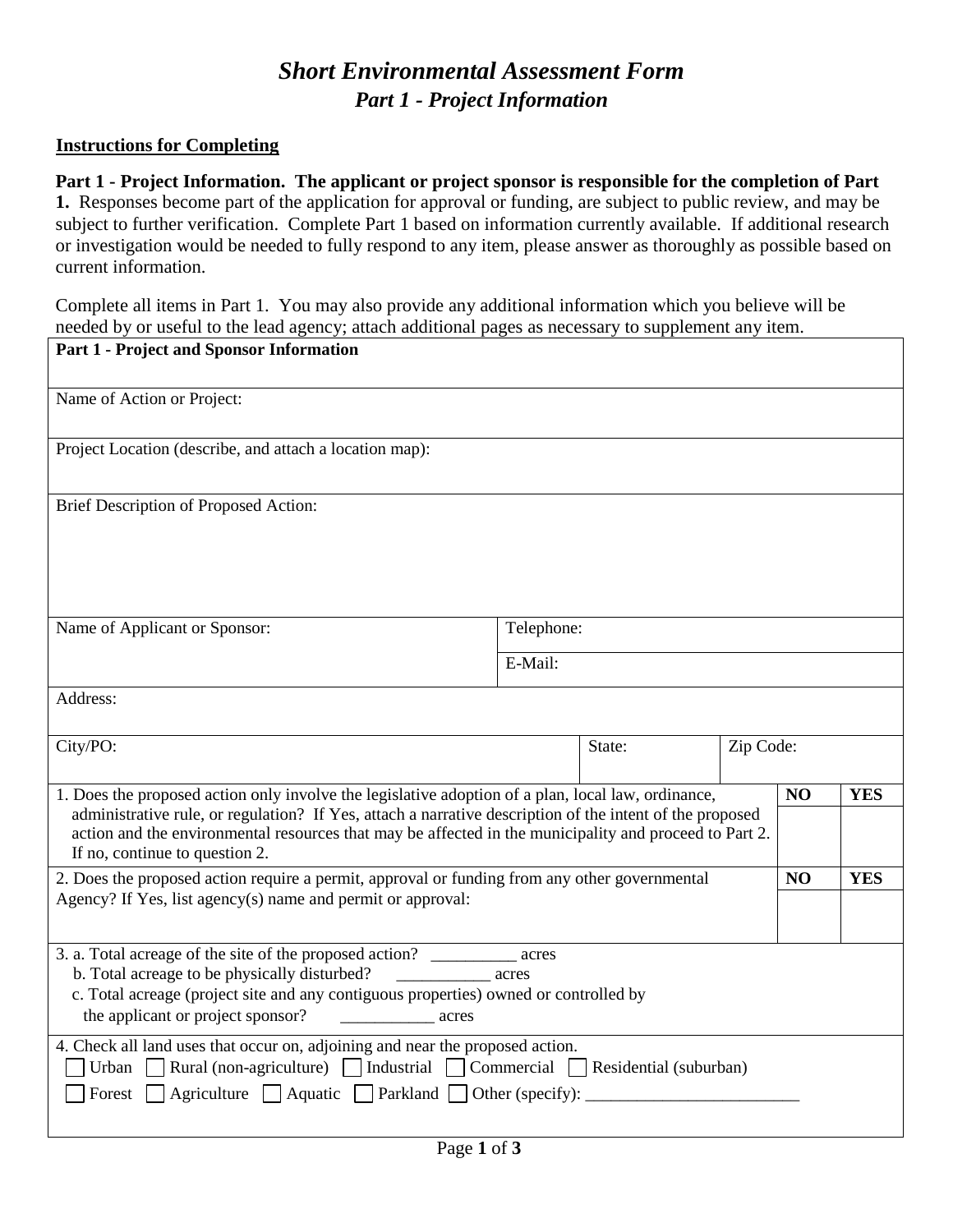| 5. Is the proposed action,<br>N <sub>O</sub>                                                                                                                                                                               |  | <b>YES</b>     | N/A        |
|----------------------------------------------------------------------------------------------------------------------------------------------------------------------------------------------------------------------------|--|----------------|------------|
| a. A permitted use under the zoning regulations?                                                                                                                                                                           |  |                |            |
| b. Consistent with the adopted comprehensive plan?                                                                                                                                                                         |  |                |            |
| 6. Is the proposed action consistent with the predominant character of the existing built or natural<br>landscape?                                                                                                         |  |                | <b>YES</b> |
| 7. Is the site of the proposed action located in, or does it adjoin, a state listed Critical Environmental Area?                                                                                                           |  | N <sub>O</sub> | <b>YES</b> |
|                                                                                                                                                                                                                            |  |                |            |
|                                                                                                                                                                                                                            |  |                |            |
| 8. a. Will the proposed action result in a substantial increase in traffic above present levels?                                                                                                                           |  |                | <b>YES</b> |
| b. Are public transportation service(s) available at or near the site of the proposed action?                                                                                                                              |  |                |            |
| c. Are any pedestrian accommodations or bicycle routes available on or near site of the proposed<br>action?                                                                                                                |  |                |            |
| 9. Does the proposed action meet or exceed the state energy code requirements? If the proposed action                                                                                                                      |  |                | <b>YES</b> |
|                                                                                                                                                                                                                            |  |                |            |
| 10. Will the proposed action connect to an existing public/private water supply? If No, describe method                                                                                                                    |  |                | <b>YES</b> |
|                                                                                                                                                                                                                            |  | N <sub>O</sub> |            |
|                                                                                                                                                                                                                            |  |                |            |
| 11. Will the proposed action connect to existing wastewater utilities? If No, describe method for                                                                                                                          |  |                | <b>YES</b> |
|                                                                                                                                                                                                                            |  |                |            |
|                                                                                                                                                                                                                            |  |                |            |
| 12. a. Does the site contain a structure that is listed on either the State or National Register of Historic<br>Places?                                                                                                    |  | NO             | <b>YES</b> |
| b. Is the proposed action located in an archeological sensitive area?                                                                                                                                                      |  |                |            |
| 13. a. Does any portion of the site of the proposed action, or lands adjoining the proposed action, contain<br>wetlands or other waterbodies regulated by a federal, state or local agency?                                |  | NO             | <b>YES</b> |
| b. Would the proposed action physically alter, or encroach into, any existing wetland or waterbody?<br>If Yes, identify the wetland or waterbody and extent of alterations in square feet or acres:                        |  |                |            |
|                                                                                                                                                                                                                            |  |                |            |
| 14. Identify the typical habitat types that occur on, or are likely to be found on the project site. Check all that apply:<br>Shoreline □Forest □Agricultural/grasslands □Early mid-successional □Wetland □Urban □Suburban |  |                |            |
| 15. Does the site of the proposed action contain any species of animal, or associated habitats,                                                                                                                            |  | N <sub>O</sub> | <b>YES</b> |
| listed by the State or Federal government as threatened or endangered?                                                                                                                                                     |  |                |            |
| 16. Is the project site located in the 100 year flood plain?                                                                                                                                                               |  | NO             | <b>YES</b> |
| 17. Will the proposed action create storm water discharge, either from point or non-point sources?                                                                                                                         |  |                | <b>YES</b> |
| If Yes,                                                                                                                                                                                                                    |  |                |            |
| Will storm water discharges flow to adjacent properties?<br>N <sub>O</sub><br><b>YES</b><br>a.                                                                                                                             |  |                |            |
| Will storm water discharges be directed to established conveyance systems (runoff and storm<br>$\mathbf{b}$ .<br>drains)? If Yes, briefly describe:<br>N <sub>O</sub><br><b>YES</b><br>$\Box$                              |  |                |            |
|                                                                                                                                                                                                                            |  |                |            |